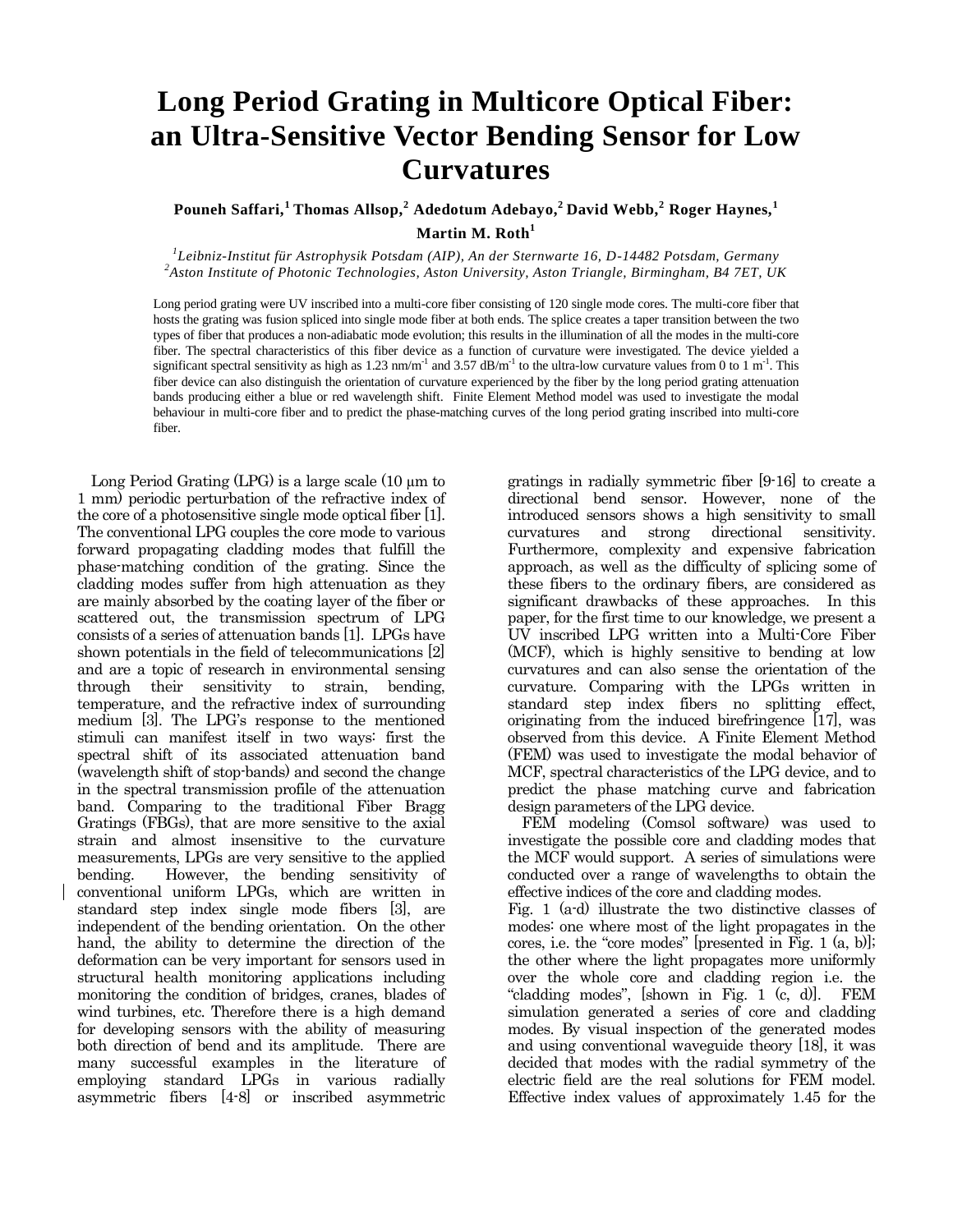core and 1.44 to 1.4426 for the cladding modes were decided for the MCF and used to predict the possible phase matching condition between core modes, core to cladding modes, and cladding to cladding modes. Using the above premises, we obtained 110 core modes and investigated the coupling coefficients for all of the modes. It was found that only relatively few significant coupling between core modes occur and no core modes coupling meet the phase matching conditions in the wavelength range of interest.



Fig. 1. Images of modes constructed from FEM modeling (a) core mode with effective index of 1.44709 (b) core mode with effective index of 1.44788 (c) cladding modes with effective index of 1.44261 (d) cladding modes effective index of 1.44003 at a wavelength of 1500 nm.

 The phase matching condition between the guided mode and the forward propagating cladding modes in LPG is given by:

$$
\beta_{01} - \beta_{cl}^{(n)} = \frac{2\pi}{\Lambda} \tag{1}
$$

are the propagation constant of the core mode and cladding modes respectively.  $\Lambda$  denotes the periodicity of the grating required to couple the fundamental mode to the n<sup>th</sup> cladding mode. One can predict the wavelength at which the mode coupling occurs from the grating period [1]. FEM simulations were used to predict the phase matching curves that are presented in Fig. 2 (a) and we can choose the desired coupling wavelength region of the LPG by selecting the grating period from these curves. The MCF employed for the experiment consists of 120 Ge doped silica single mode cores. Each core has a diameter of 3.9 µm and the distance between the adjacent cores is  $16 \mu m$ . The fiber cladding is pure silica and has an outer diameter of 230 um. A 10 cm long length of MCF was first fusion spliced, at both ends, to the SMF and then the unit was hydrogen loaded at 120 bar and room temperature for a period of two weeks. LPG was written into the MCF in a single exposure using a CW- 244 nm frequency-doubled  $Ar^+$  laser operating at  $\sim$  95 mW. The spot diameter of the laser beam at the position of fiber was  $\sim$ 120  $\mu$ m and only partially covered the cross section of cores within the MCF  $(\sim 180 \,\mu m)$ . For the LPG fabrication, we employed point-by-point inscription technique with the scan velocity of 0.10 mm/s. The respective length and period of LPG were designed to be 50 mm and 325 µm. The LPG period was specifically selected for mode coupling at 1500 nm region. The attenuation band of the LPG was characterized by employing an Optical Spectrum Analyzer (OSA) with a resolution of 0.2 nm and a BroadBand light Source (BBS). Fig. 2 (b) shows the transmission spectrum of the fabricated device. Where  $\beta_{01}$  and  $\beta_{cl}^n$ 



Fig. 2. (a) Phase matching curve for LPG written in MCF using core mode (0) over the wavelength range of interest (b) Experimental transmission profile of LPG written in MCF.

The fusion splicing between the SMF and MCF was visually inspected and the physical dimensions from SMF to MCF was measured using a microscope system (Axioskop, Zeiss); it was found that the transition between the two fibers produced a taper (Fig. 3(a)). The fiber taper effect on the evolution of the cladding modes and the core modes (adiabatic or non-adiabatic) across the taper length was investigated using the slowness criterion [19-22]. This is done by considering the magnitude of the rate of change of the radius as a function of the beat length between the modes being investigated. These values were compared to the ratio of taper's radius to beat lengths of the modes along the taper length that is shown in Fig. 3 (b). Slowness criterion for adiabatic mode evolution is given by [18]:

$$
\left|\frac{\partial r}{\partial z_b}\right| << \frac{r}{z_b}, z_b = \frac{2\pi}{\beta_1 - \beta_2} \tag{2}
$$

Where  $z_b$  is the beat length between two modes with propagation constant of  $\beta_1$  and  $\beta_2$ , *r* is the radius of the fiber along the taper and  $r/z_b$  is the adiabatic length scale criteria. The modes chosen for analysis were selected from the phase matching curve shown in Fig. 2 (a) and the satisfied matching condition around the spectral location of 1500 nm. Three limit curves shown in Fig. 3 (b) correspond to the particular mode propagation constants with the larges beat lengths that were calculated along the taper length using FEM simulation (Comsol) for the investigated wavelengths : 1400 nm (dotted line), 1500 nm (dashed line) and,1650 nm (solid line). The section lengths of the taper for the simulation were chosen to ensure that the E-fields do not significantly change their phase along that section compared to the light guided in a non-tapered fiber of the same initial diameter [21].

Tapering caused an overall reduction in the radius of the MCF from 115 mm to 62.5 mm. Hence, it was assumed that there was a reduction in the radius of the cores from  $4 \mu m$  to  $2.1 \mu m$  and core separation from  $16$ µm to 7.8 µm. Therefore, there will be 7 cores from MCF with direct coupling to the SMF core. Also each core in the MCF yields a V parameter of  $\sim$ 1.44; this results in approximately 52% of the intensity distribution extending out of the cores with an effective radius of  $\sim$  5 µm carrying the major part of the energy. This implies a significant coupling between cores and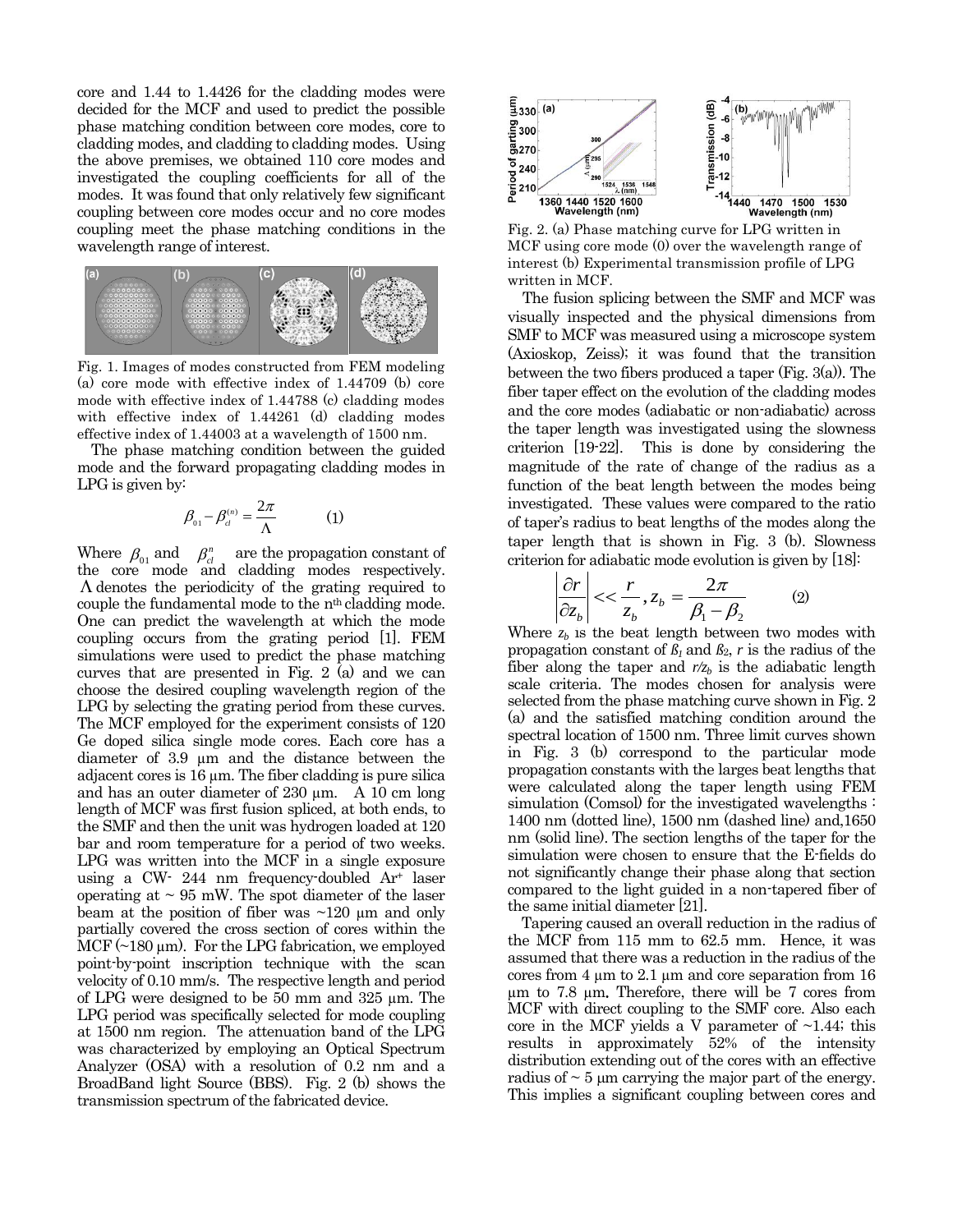the cladding especially when the slowness criteria is investigated and the beat length between the core and cladding modes ranges upward from  $10 \mu m$ . As shown in Fig. 3 (a), the taper length is approximately 50  $\mu$ m thus the beat length is short compared to the length of the taper and significant coupling occurs across the cores. Inspecting Fig. 3 (b), section B of the taper exhibits the condition of non-adiabatic mode evolution; therefore strong coupling occurs between the core modes to the cladding modes and the cladding to the cladding modes whilst sections A and C have adiabatic condition that implies a negligible power transfer between the core and the cladding modes. Overall the section B explains the observed low-loss fiber device (measured for several prepared samples  $\sim 2$  dB) created by the union of these two fibers.



Fig. 3 (a). Typical measured geometric profile of a conical taper/splice between the SMF and MCF **(**b) The ratio of taper's radius to beat lengths of the modes along the taper length (three slowness criterion- limit curves for the largest beat lengths calculated for three wavelengths: 1400 nm (dotted line), 1500 nm (dashed line) and, 1650 nm (solid line)).

Four fiber devices were fabricated and all subjected to the bending measurements. For this purpose, devices were clamped mid-way between two towers on a flexible V-groove; both clamps were mounted on translation stages, which were moved inwards to induce a bend in the groove and hence the attached device. It should be noted that in order to prevent the strain cross sensitivity [23] for this set of measurements, the samples were attached to the groove from one end while its other end was free. Furthermore, rotation of the LPG sensors was performed on this rig by subjecting the sensors to a series of known curvatures while rotating the sensor around its clamp. The tags on the fibers were used to ensure that there was no twist in the fibers during the experiments and also to indicate the orientation of the fibers. The experimental setup for bending measurements is presented in Fig. 4. The light from the BBS was passed through a broadband polarizer before illuminating the LPG device. The device's curvature is calculated by [6]:

$$
R = \frac{2d}{\left(d^2 + L^2\right)}\tag{3}
$$

where L is the half distance between the edges of the two towers and d is the deflection at the center of the LPG.



Fig. 4. Schematic diagram of the experimental setup for bending measurements.

The devices were subjected to a range of curvatures from  $0$  to  $1 \text{ m}$ <sup>1</sup> and the transmission spectra were collected using an OSA with the resolution of 0.2 nm. These measurements were repeated for two opposite bending directions, convex and concave. A typical experimental results for a single fiber device are shown in Fig. 5 (a and b). Inspecting Fig. 5 (a and b), the LPG attenuation bands exhibit either blue or red wavelength shift depending on the direction of the applied curvature while their optical strength reduce with the increase in curvature value.



Fig. 5. The transmission spectra of the proposed sensor while it was subjected to a range of (a) convex and, (b) concave bending curvature from  $0$  to  $1 \text{ m}^{-1}$ .

Fig. 6 (a) shows the spectral sensitivity of the sensor when subjected to a range of curvatures in both of the convex and concave directions. The device exhibits different linear spectral responses to the convex and concave curvatures as a result of the asymmetric inscription of the LPG structure. This leads to the respective blue and red shift in the central wavelength of its stop-bands, as seen in Fig. 6 (a). As previously mentioned, the full cross section of the MCF core region,  $\sim$  180  $\mu$ m, is significantly larger than the inscription beam diameter  $(\sim 120 \mu m)$  resulting in LPG inscription in only 46 cores of the MCF. Hence the LPG was written across an asymmetric cross section of the MCF cores. This device also shows a linear response to both concave and convex curvatures with the change in its optical strength shown in Fig. 6 (b). The device shows the respective sensitivity of 3.57 dB/m-1 and 3.15 dB/m-1 for the concave and convex curvatures. The device yielded a bending sensitivity of  $+0.49$  nm/m<sup>-1</sup> and 1.23 nm/m<sup>-1</sup> to a low range value (up to 1 m-1) of convex and concave curvatures respectively. A theoretical investigation into the spectral sensitivity as a function of curvature was performed using Comsol (FEM software package) and conformal mapping technique and found a reasonable agreement with experimental investigation. The spectral sensitivities of this sensor are significantly greater in the lower curvature regime than any other researchers' published results.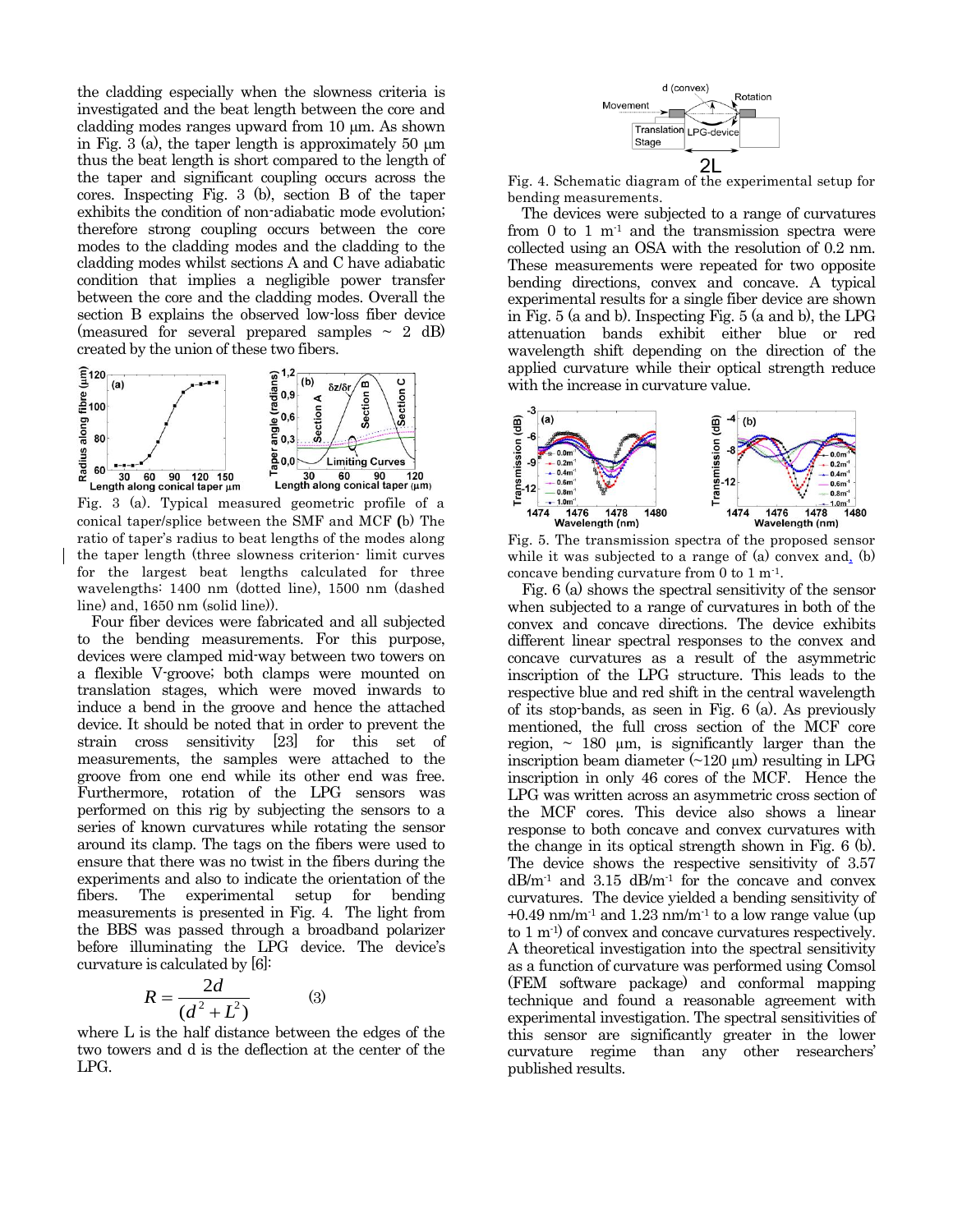

Fig. 6. Response of the proposed sensor to convex and, concave curvatures in form of (a) wavelength shift (b) optical strength variation of LPG peak.

The spectral behavior of the sensors in the literature  $[6, 7, 10, 11, 14-16]$  show limited sensitivities in the low curvature regime, but there are only a few number of data points resulting in some uncertainty in the sensitivity measurement in this range [12, 13]. Fig. 6 (a and b) show a difference in the magnitude of the device's sensitivity to the applied convex and concave curvatures. Considering the large diameter of the MCF, when it is subjected to a bend, there is a rather noticeable difference between the amount of curvature which is experienced by the inner and the outer bend. The asymmetric structure of the device and also the inscription orientation of the LPG (realized from the attached tags on the fiber) suggest that for the concave measurements the LPG was mainly located at the inner bend while over the convex measurements it was situated mostly at the outer bend. As a result, the spectral sensitivity of LPG, for which the wavelengths shift of the central LPG peak is measured, for the convex curvature is almost half of the correspondent measured value for the concave bending. This suggests that the LPG was experiencing a larger curvature during the concave bending measurements. This argument is further supported by the rate of the optical intensity variations of the LPG with the applied convex and concave curvatures; in this case, the bending sensitivity of the device for convex measurements is smaller than the concave measurements indicating that less curvature being experienced by LPG over the convex measurement.

 In this paper, we have introduced a multi-core fiber based LPG bending sensor with an ultra-high sensitivity to the applied low curvature values and capability of detecting the bending orientation. The fabrication of the LPG was by UV inscription into an MCF containing 120 photosensitive single mode cores, for the first time to our knowledge. The detailed theoretical investigation of mode excitation in MCF is studied for an MCF that has been fusion spliced to the SMF-28 at both ends; also the splicing condition and mode evolution in the tapered region has been discussed. This fiber sensor has the compelling benefit of a simple and robust structure, capability of detection of small deflections with a high resolution and indicating the direction of the applied bend simultaneously.

Authors acknowledge the University of Bath for providing the MCF.

## References

[1] S. Vasilev, and O. Medvedkov, Proc. SPIE 4083, (2000).

[2] K. O. Hill, B. Malo, K. Vineberg, F. Bilodeau, D. Johnson, and I. Skinner, Electron. Lett. 26, 1270 (1990).

[3] V. Bhatia and A. M. Vengsarkar, Opt. Lett. 21, 692 (1996).

[4] H. J. Patrick, Electron. Lett. 36, 1763 (2000).

[5] X. F. Chen, C. Zhang, D. J. Webb, K. Kalli, and G. D. Peng, "Highly sensitive bend sensor based on Bragg grating in eccentric core polymer fiber," IEEE Photon. Technol. Lett. 22, 850 (2010).

[6] T. Allsop, A. Gillooly, V. Mezentsev, T. Earthgrowl-Gould, R. Neal, D. J. Webb, and I. Bennion, IEEE Trans. Instrum.Meas. 53, 130 (2004).

[7] D. H. Zhao, X. F. Chen, K. M. Zhou, L. Zhang, I. Bennion, W. N. MacPherson, J. S. Barton, and J. D. C. Jones, Appl. Opt. 43, 5425 (2004).

[8] F. M. Araujo, L. A. Ferreira, J. L. Santos, and F. Farahi, Meas. Sci. Technol. 12, 829 (2001).

[9] Y. J. Rao, Y. P. Wang, Z. L. Ran, and T. Zhu, J. Lightwave Technol. 21, 1320 (2003).

[10] T. Allsop, K. Kalli, K. Zhou, Y. Lai, G. Smith, M. Dubov, D. J. Webb, and I. Bennion, Opt. Commun. 281, 5092 (2008).

[11] H. J. Patrick, C. C. Chang, and S. T. Vohra, Electron. Lett. 34, 1773 (1998).

[12] T. Allsop, M. Dubov, A. Martinez, F. Floreani, I. Khrushchev, D. J. Webb, and I. Bennion, J. Lightwave Technol. 24, 3147 (2006).

[13] T. Allsop, M. Dubov, A. Martinez, F. Floreani, I. Khrushchev, D. J. Webb, and I. Bennion, Electron. Lett. 41, 59 (2005).

[14] L. Jin, W. Jin, and J. Ju, J. Lightwave Technol. 27, 4884 (2009).

[15] L. Y. Shao, L. Y. Xiong, C. K. Chen, A. Laronche, and J. Albert, J. Lightwave Technol. 28, 2681 (2010).

[16] S. Zhang, W. G. Zhang, S. C. Gao, P. C. Geng, and X. L. Xue, Opt. Lett. 37, 4480 (2012).

[17] Y. Liu, L. Zhang, J. A. R. Williams, and I. Bennion, IEEE Photon. Technol. Lett. 12, 531 (2000).

[18] A. W. Synder and J. D. Love, Optical Waveguide Theory. London, U.K: Chapman and Hall, (1983).

[19] T. Allsop F. Floreani, K. Jedrzejewski, R. Marquez, R. Romero, D. J. Webb, and I. Bennion, Electron. Lett. 41, 471 (2005).

[20] J. F. Ding, A. P. Zhang, L. Y. Shao, J. H. Yan, and S. He, IEEE Photon. Technol. Lett. 17, 1247 (2005).

[21] J. D. Love, W. M. Henry, W. J. Stewart, R. J. Black, S. Lacroix and F. Gonthie, Proc. Inst. Elect. Eng. J. 133, 337 (1986).

[22] R. J. Black and R. Bourbonnais, Proc. Inst. Elect. Eng. 133, 377 (1986).

[23] J. Ma, W. Tang, and W. Zhou, Appl. Opt. 35, 5206 (1996).

## References

[1] S. Vasilev, and O. Medvedkov, "Long-period refractive index fiber gratings: properties, applications, and fabrication techniques," Proc. SPIE 4083, (2000).

[2] K. O. Hill, B. Malo, K. Vineberg, F. Bilodeau, D. Johnson, and I. Skinner, "Efficient mode-conversion in telecommunication fiber using externally written gratings," Electron. Lett. 26, 692 (1990).